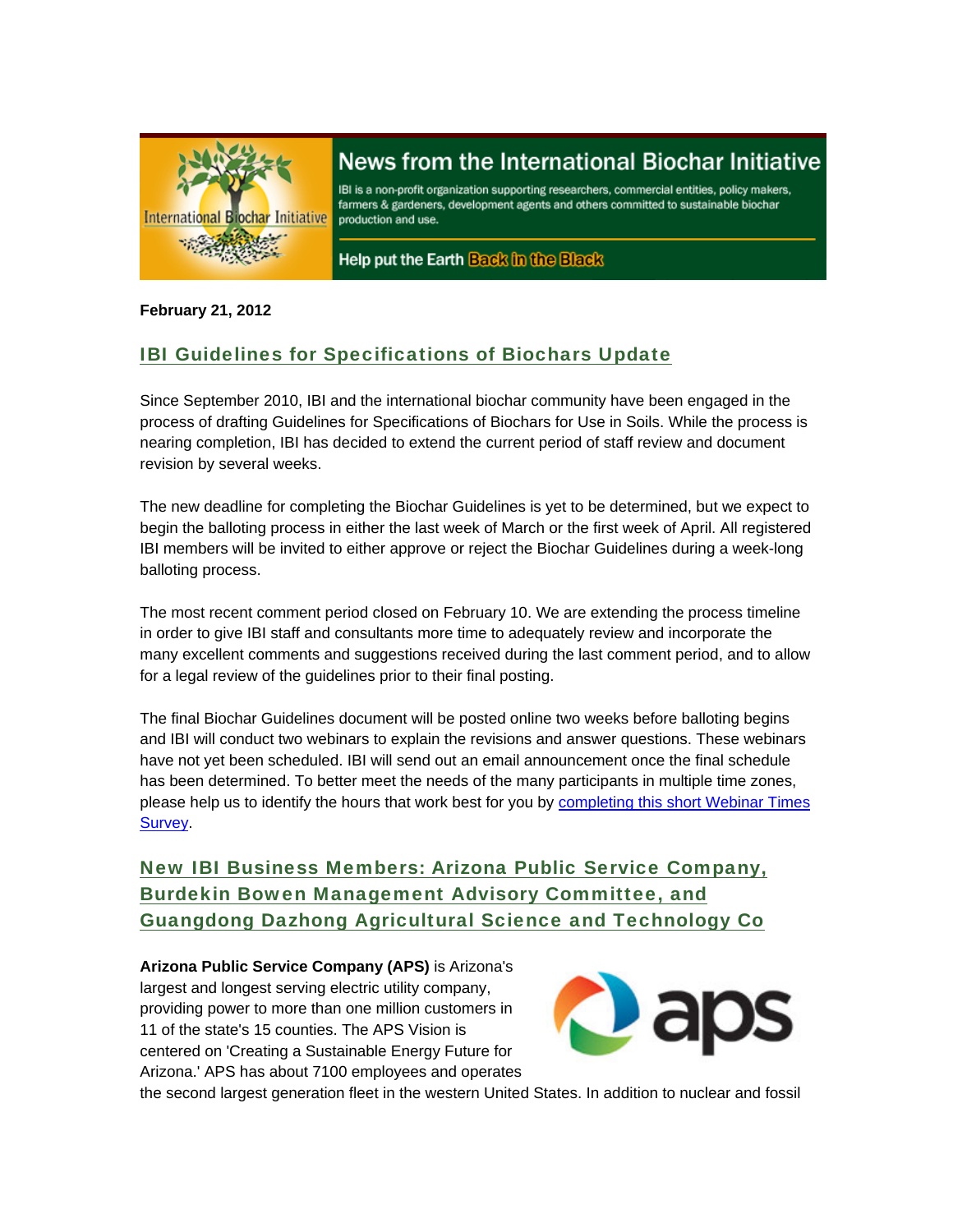generation, APS explores the use of solar and other renewable generation technology. For more information, please see www.aps.com or contact Timothy McDonald at timothy.mcdonald@aps.com.

**Burdekin Bowen Integrated Floodplain Management** 

**Advisory Committee Inc. (BBIFMAC)** is a not for profit community natural resource agency covering the catchment areas of the Bogie, Don, Elliot, Burdekin, and Haughton Rivers in the Burdekin and Whitsunday Shires in North Queensland, Australia. BBIFMAC's overall vision is to assist in the management of the natural resources in such a way as to ensure social wellbeing, primary production, and ecological



sustainability of the Burdekin-Bowen floodplain. For more information, please see http://www.bbifmac.org.au or contact Tom McShane at tom@bbifmac.org.au.

**Guangdong Dazhong Agricultural Science and Technology Co. Ltd** is an innovative fertilizer manufacturer, and is one of the leading organic fertilizer producers in China. As a leader of low carbon and eco-friendly agriculture in China, Guangdong Dazhong Agriculture Science Co. has adhered to the mission of a low carbon and high yield fertilizer to be a cost-effective agricultural products manufacturer. They are located in Dongguan, Guangdong Province,



China and are looking to include biochar in their product range in the near future. For more information on the company, please visit: http://www.dazhongnk.cn/english/index.asp.

A listing of all current IBI Business Members can be found on our website at: http://www.biocharinternational.org/IBI-business-members. For more information on this membership or to join, please see: http://www.biochar-international.org/join.

## Profile: The Big Biochar Experiment; using widespread biochar trials for citizen-powered science in the UK

The Big Biochar Experiment is a UK-wide initiative and is the largest study on the use of biochar on British allotments to date. The Experiment aims to gather data to assess the effects of biochar on plant productivity and soil health of widely used fruit and vegetable varieties in the UK. The team is comprised of members of Oxford Biochar Ltd, Earthwatch, the Environmental Change Institute (Oxford University), and the UK Biochar Research Centre. Project partner Dr. Dan Bebber of Earthwatch said, "Biochar holds great potential for addressing some of our greatest challenges, including



climate change and food security. This novel experiment will provide important insights on biochar's applicability to the UK farming industry, and allow people to get involved in real science."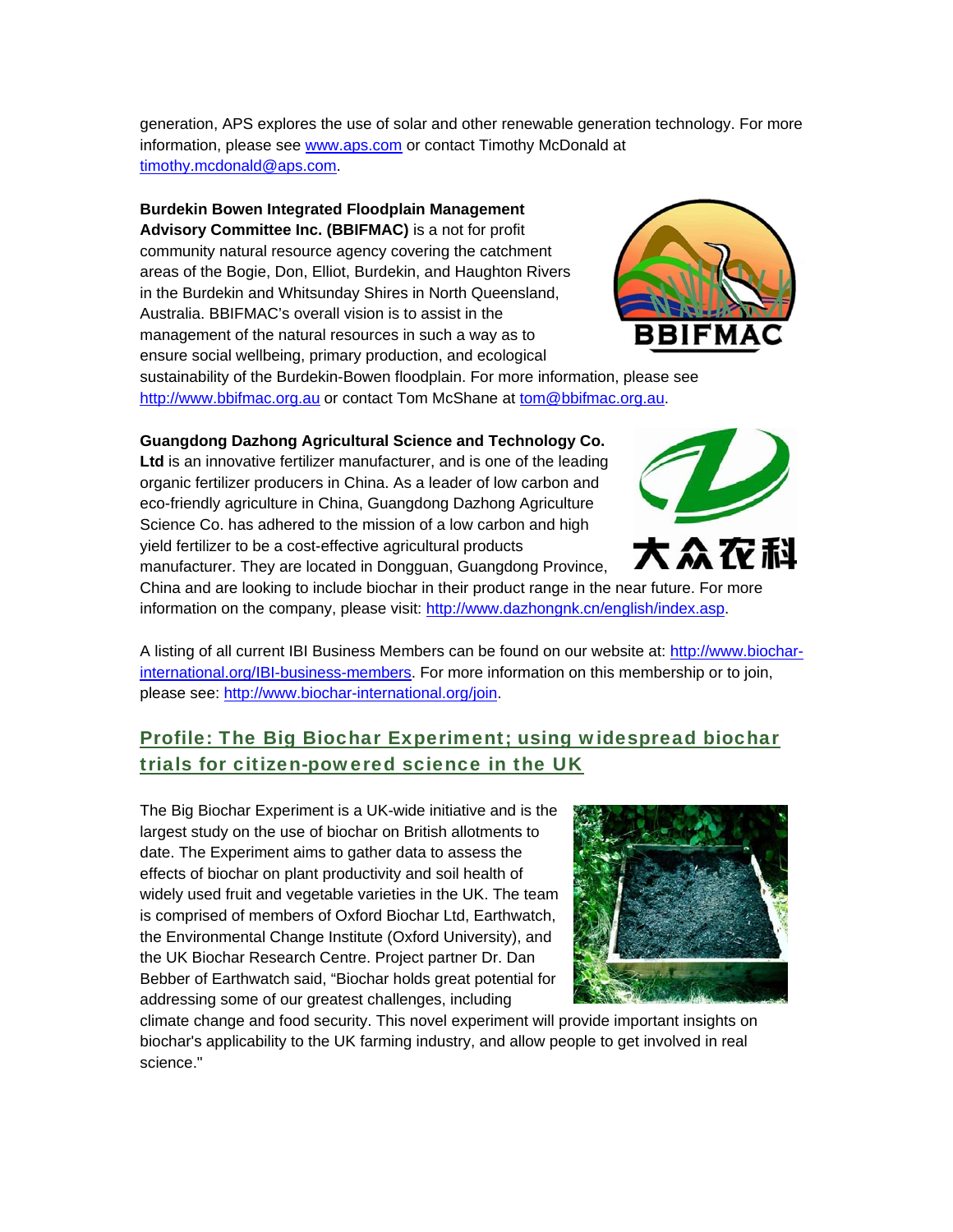Believing that biochar could be a solution to safely and permanently sequester carbon in the soil, the Big Biochar Experiment is looking for hundreds of UK residents to enroll in the program and participate in citizen-powered science. Biochar will be provided free of charge. The participants will investigate whether biochar will work for their gardens and plants, and receive instructions and support on how to record the data from their plots and send it in to the experiment. To read the remainder of this article, please see: http://www.biochar-international.org/profile/bigbiochar.

Photo: Plot pre-planting; courtesy of Dr. Cécile Girardin of Oxford Biochar Ltd

### Bright Prospects for Biochar Offsets in Australia

By: Annette Cowie, Director of Rural Climate Solutions: A partnership between the University of New England and NSW Department of Primary Industries

The Carbon Farming Initiative (CFI) has been introduced in Australia to allow landholders to generate offset credits from activities that reduce emissions or sequester carbon, including biochar application. The CFI operates under the National Carbon Offset Standard (NCOS). Public confidence in carbon offset schemes had been shaken by scams in the voluntary market, so the Australian government introduced NCOS. As a government-backed scheme, it will provide confidence to those purchasing offsets, and regulate those making claims of "carbon neutrality". Eligible activities that can earn offset credits include a range of land management and agricultural practices, promoted through the CFI, which commenced in December 2011. Under the CFI, building soil carbon, reforestation, and reducing livestock emissions are some of the activities that could generate carbon credits. Application of biochar to soil is listed as an eligible activity.

But before offset credits from biochar can be generated, a methodology for calculating the credits has to be accepted by the Domestic Offsets Integrity Committee. So far three methodologies for other project types have been approved: planting native trees, managing methane from manure in piggeries, and capturing landfill gas. A biochar methodology has not yet been submitted for consideration, but the new Biochar Capacity Building Fund includes support for development of an offset methodology for biochar.

The carbon offset market in Australia will receive a huge boost when the carbon tax commences later in 2012. Last November the Australian parliament passed legislation to price carbon: a national "carbon pricing mechanism" (strictly speaking, it is not a tax) will commence from 1 July 2012, under the Clean Energy Future Act. To read the remainder of this story, please see: http://www.biochar-international.org/biochar\_offsets\_Australia.

### Biochar Briefs: News Roundup for February

#### **Australia**

Australia's agriculture sector is benefiting from a new research program to find ways for agriculture to reduce carbon emissions. The program includes a \$2 million Biochar Capacity Building Program, which has received 29 applications from universities, land managers, industry, and government agencies.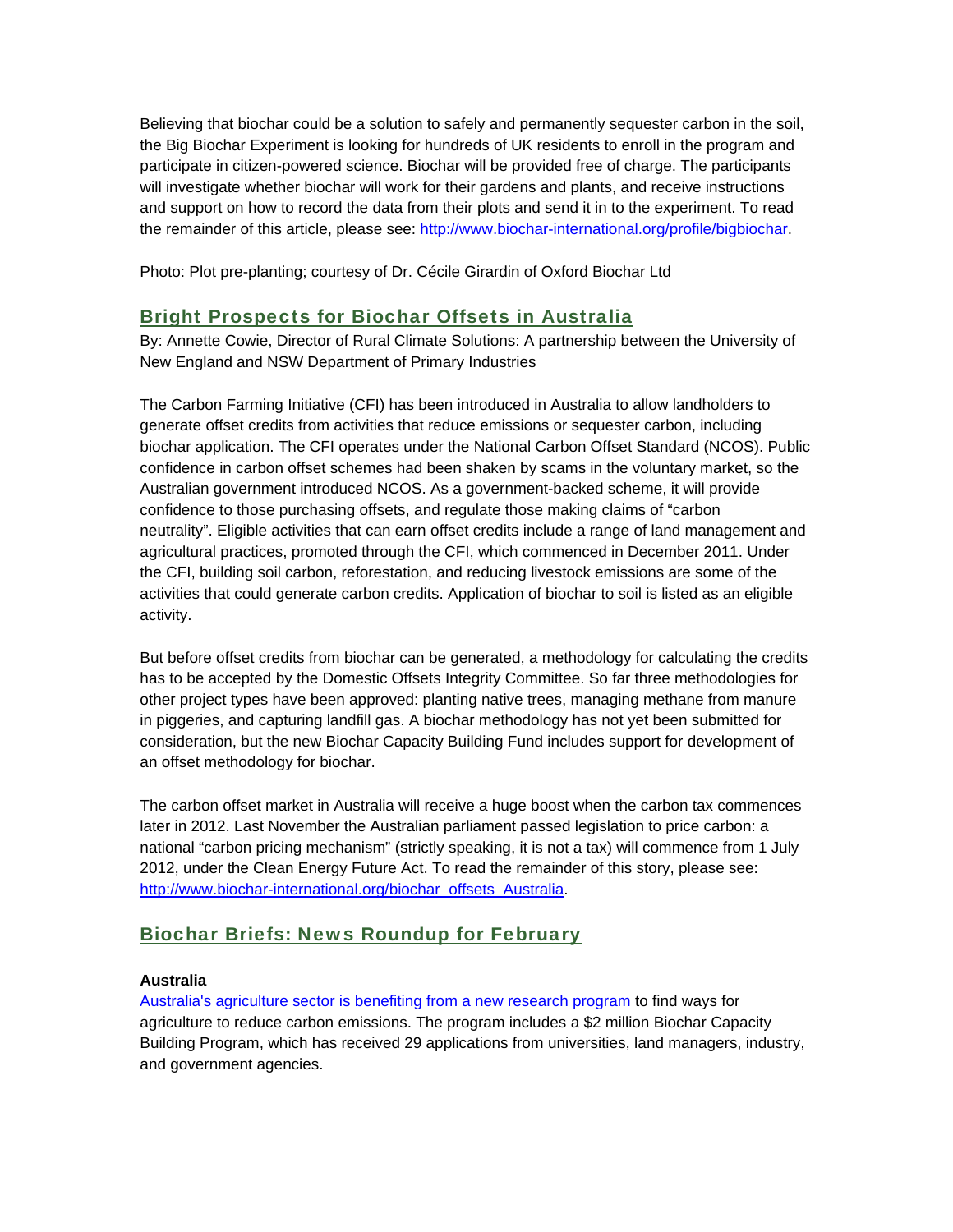Australian Farm Journal profiles three biochar producers in its February 2012 issue. Barry Batchelor of Black Earth Products is producing and selling chicken litter biochar and biocharcompost blends. Ray O'Grady is offering "Moso Biochar", a bamboo biochar sourced through the China National Bamboo Research Center in Hangzhou, China. Barry Hayes is marketing two pelletized biochar-nutrient blends, "Geomite" and "SuperChar" made from bamboo in Indonesia.

Pacific Pyrolysis (PacPyro) aims to generate profits without undue reliance on carbon credits. Revenues will come from a range of sources - landfill avoidance, carbon credits, sales of biochar and energy production. A commercial pilot plant is planned for Melbourne's southeast and the company has been awarded a \$4.5 million State Government grant to help build it.

#### **Germany**

The Ihringen community is working with energy utility company Badenova on a number of new initiatives including a research project investigating whether mobile pyrolysis can be used in the countryside to make biogas and biochar.

#### **New Zealand**

The Forest Industry Engineering Association will showcase new forest products including biochar at its Future Forestry Finance conference, taking place in Sydney on 13-14 March at the Novotel Brighton Beach, and in Auckland on the 7-8 March.

#### **United Kingdom**

For reviewer Andy Goldring, Coordinator/CEO of the Permaculture Association in Britain, biochar was one of the highlights of the International Permaculture Convergence 10 (IPC10) in Jordan.

Using the People Fund It platform (peoplefund.it), 110 people backed Oxford Biochar, allowing the company to raise over £8000 to help their innovative soil enhancing product get to market.

#### **United States**

A meeting in Northern California's Trinity County brought together agencies, timber interests, local governments, and environmentalist to discuss better ways to use small-diameter timber to make products like biochar.

Three Cornell researchers will discuss mitigating climate change, biochar and the challenges of wheat rust, respectively, at the 2012 American Association for Advancement of Science (AAAS) annual meeting in Vancouver, Canada, Feb. 16-20.

A technology being developed by the U.S. Navy in conjunction with Terragon Environmental Technologies, Inc. and the Canadian Department of Defense will pyrolize waste and produce syngas and biochar.

Encendia Biochar has unveiled its 2012 product line, which features two products: "Urban Blend" and "Spring Blend," both proprietary biochar blends developed by the company. The 1/3 cubic ft. bags are available at encendia.com and in garden stores around Connecticut.

Avello Bioenery in Des Moines, Iowa, has been assigned a patent developed by four co-inventors for "methods for integrated fast pyrolysis processing of biomass." The integrated fast pyrolysis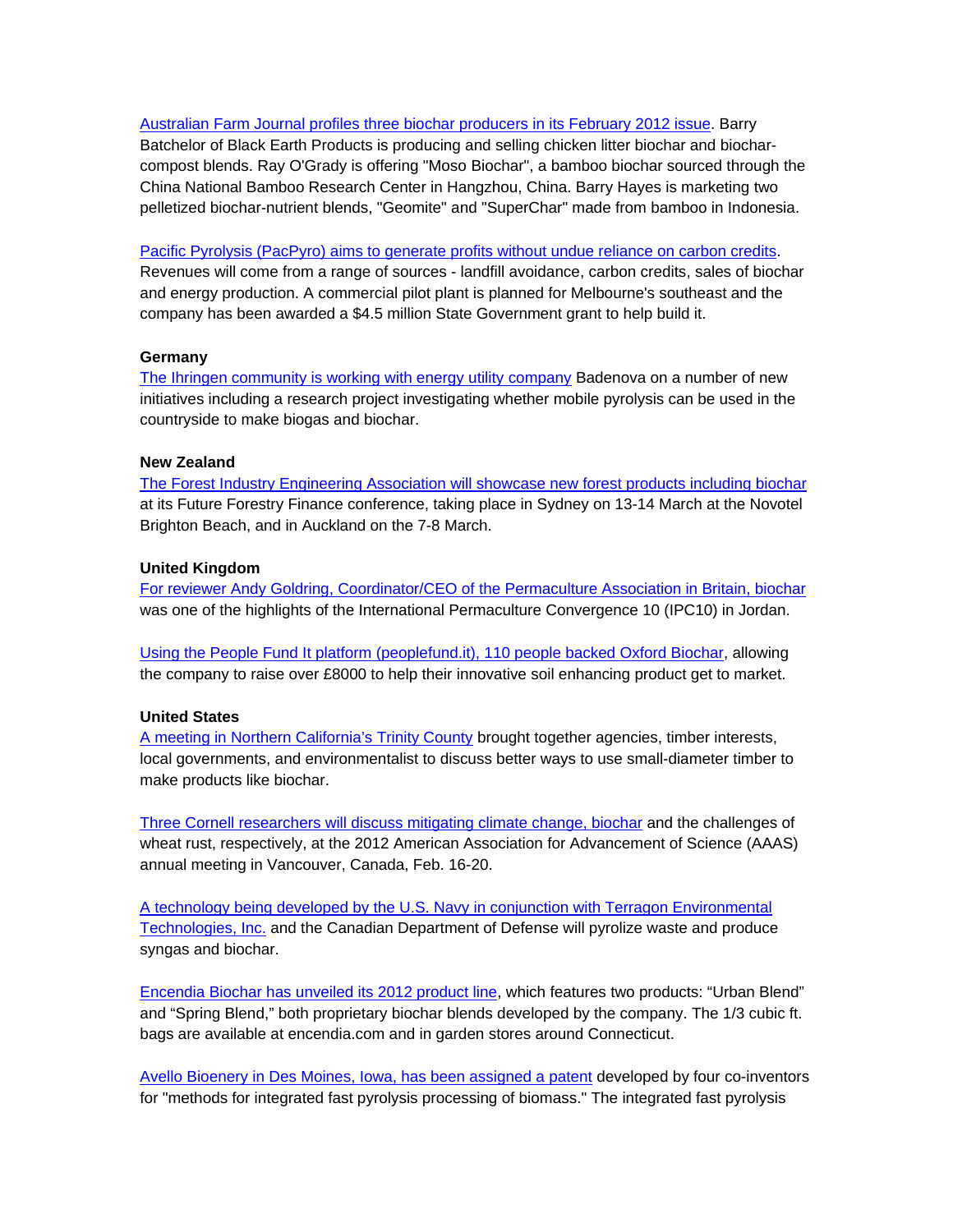process includes biomass storage, preparation, pretreatment, and conversion, product recovery, and processing to create and store stable biochar and bio-oil fractions.

John-Paul Maxfield started Waste Farmers, a company that takes organic waste collected from around Denver and produces organic agricultural inputs like fertilizer, potting soil, biochar, and compost tea. Waste Farmers currently sells products in bulk and is preparing to move into the retail home and garden market in 2012.

We update the website daily with new articles on biochar. For more information, please see: http://www.biochar-international.org/newsbriefs

#### Report from New Zealand 2012 Biochar Workshop

From Science to Stakeholders: the New Zealand 2012 Biochar Workshop was organized by the NZ Biochar Research Centre and held on the 9th and 10th of February at Massey University, Palmerston North. It attracted over 45 attendees, mainly from New Zealand with a few from Australia, China, and The Philippines. The workshop included more than 30 presentations (both oral and poster) arranged into sessions on (i) Biochar Economics, (ii) Life-Cycle Assessments, (iii) Production Technology, (iv) Biochar and Soil Carbon, (v) Characterization of Biochars, (vi) Biochar in Agriculture, and (vii) Other Uses of Biochar. In addition to a demonstration of a 5 liter capacity rotating kiln carried out by the biochar engineering team, attendees enjoyed a convivial meal at a



local restaurant and, on the second day, the workshop was concluded with an open forum. The program and abstracts are available at www.biochar.co.nz.

Photo: Prof. Jim Jones explaining the functioning of the 5-L capacity rotating kiln during the demonstration session; courtesy of Marta Camps.

#### Highlighting Biochar at One Day Colloquium in New York

By Kathleen Draper of Finger Lakes Biochar

A one day Biochar Colloquium was held at the Pfeiffer Institute as part of a series of Carbon Farming workshops in Chestnut Ridge, NY, US on February 3, 2012. The event was hosted by Biochar Northeast and Jason Aramburu from re:char. More than forty participants learned about the benefits of biochar for soils in the developing world as well as biochar in local soils. They also discussed the importance of ethically producing biochar from waste streams for local application. A 'Char-B-Que' was held the evening prior to the event to demonstrate a variety of cook stoves that produce biochar.

Aramburu highlighted some of re:char's work in Kenya where 750 – 1000 farmers are already using biochar made from sugar cane trash which is otherwise burned in the field causing air quality problems. Aramburu said that over the past six years the farmers have seen a 200% increased crop yield by using biochar combined with fertilizer. The project is working with Kiva, a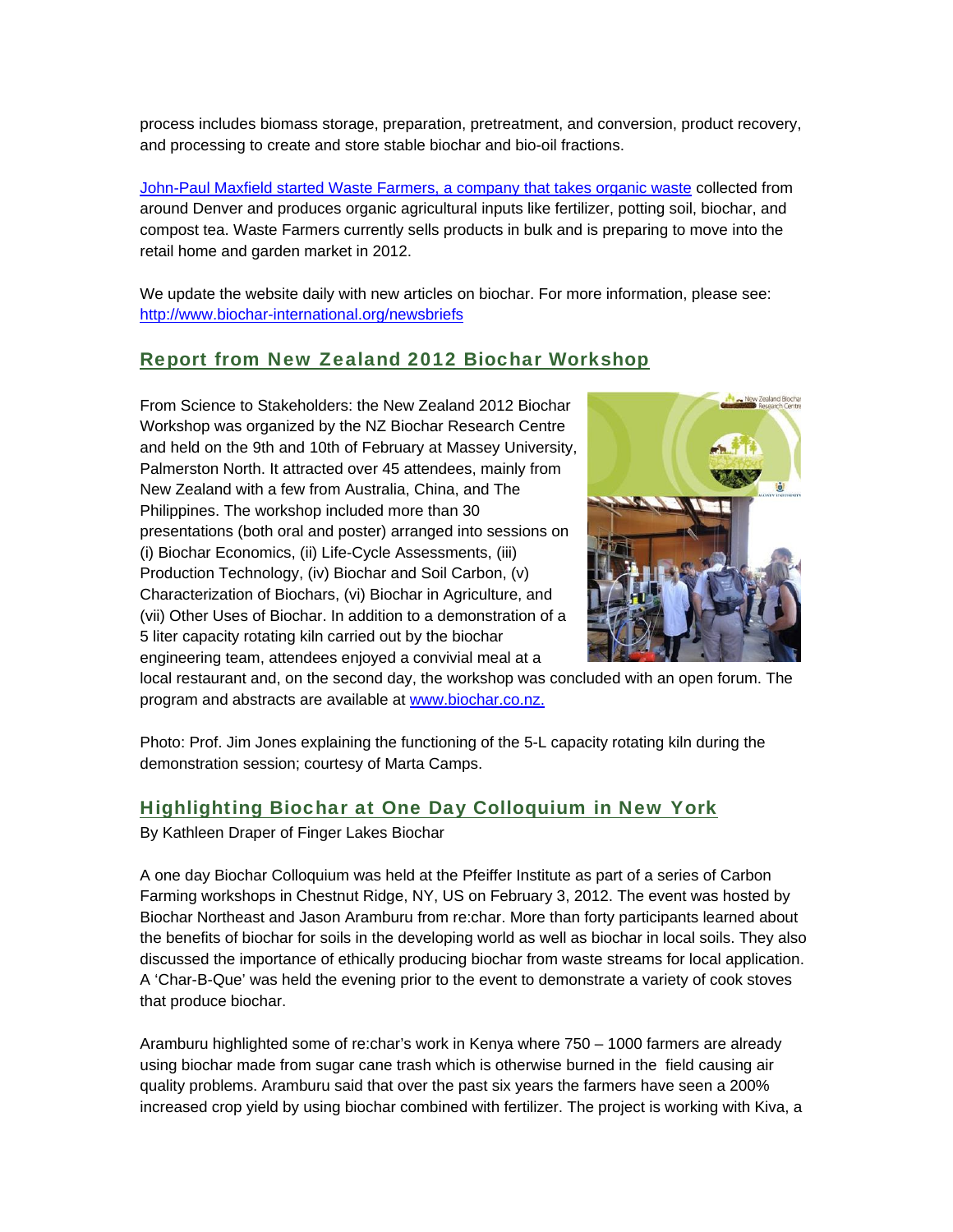micro lending organization funded by individuals around the world, to assist farmers in the purchase of the "Rutuba" biochar kiln (produced by re:char). A typical loan gets funded within 15 minutes and the farmer has the funds within 24 hours delivered directly to their cell phone; the average farmer is able to pay back the loan within six months. To date, re:char has sold approximately 700 units and is importing off grid, scalable manufacturing capabilities housed in old shipping containers to produce more Rutuba kilns locally. To read the remainder of this article, please see: http://www.biochar-international.org/New\_York\_Colloquium.

### Report: Biochar Stoves Make a Splash at the ETHOS Conference

By Amanda Joy Ravenhill; founder of Biochar Association of the Bay Area

#### The ETHOS (Engineers in Technical and

Humanitarian Opportunities of Service) conference, held annually in Seattle for the past 12 years, draws improved cook stove designers, implementers, and aficionados from all over the world to discuss the latest in cook stove research, efficiency, field tests, commercialization and policy. I attended for a second time this year and was once again impressed with the diversity of people attracted to this field. All conference proceedings will be posted shortly.



This year biochar was everywhere. The Friday prior to the conference, the Biomass Energy Foundation (BEF) hosted a Micro-Gasification workshop at the Mckinstry Innovation Center in South Seattle. Participants heard from President Kathy Nafie on the CAFDA model (Culture, Application, Fuel, Device, and Acceptance) of cook stove dissemination and from Paul Anderson (of BEF) on the wide variety of Micro-Gasifiers around the world. We then made a TChar prototype (part charcoal stove/part top lit up draft micro-gasifier or TLUD) and cooked lunch on three different biochar stoves from Malawi, Germany, and India.

On Saturday, Tom Miles (of TR Miles Technical Consultants and the bioenergylists.org) moderated a panel on biochar that included a presentation by Jim Grob of Seachar and a panel discussion on five major questions surrounding biochar stoves. Participants Ron Larson, Jim Grob, Christa Roth, Paul Anderson, Dean Still and I discussed the benefits and obstacles of biochar producing cook stoves. To read the remainder of this article, please see: http://www.biochar-international.org/conferences\_ethos2012.

Photo: Cooking lunch at the conference on TLUDs; courtesy of Amanda Ravenhill.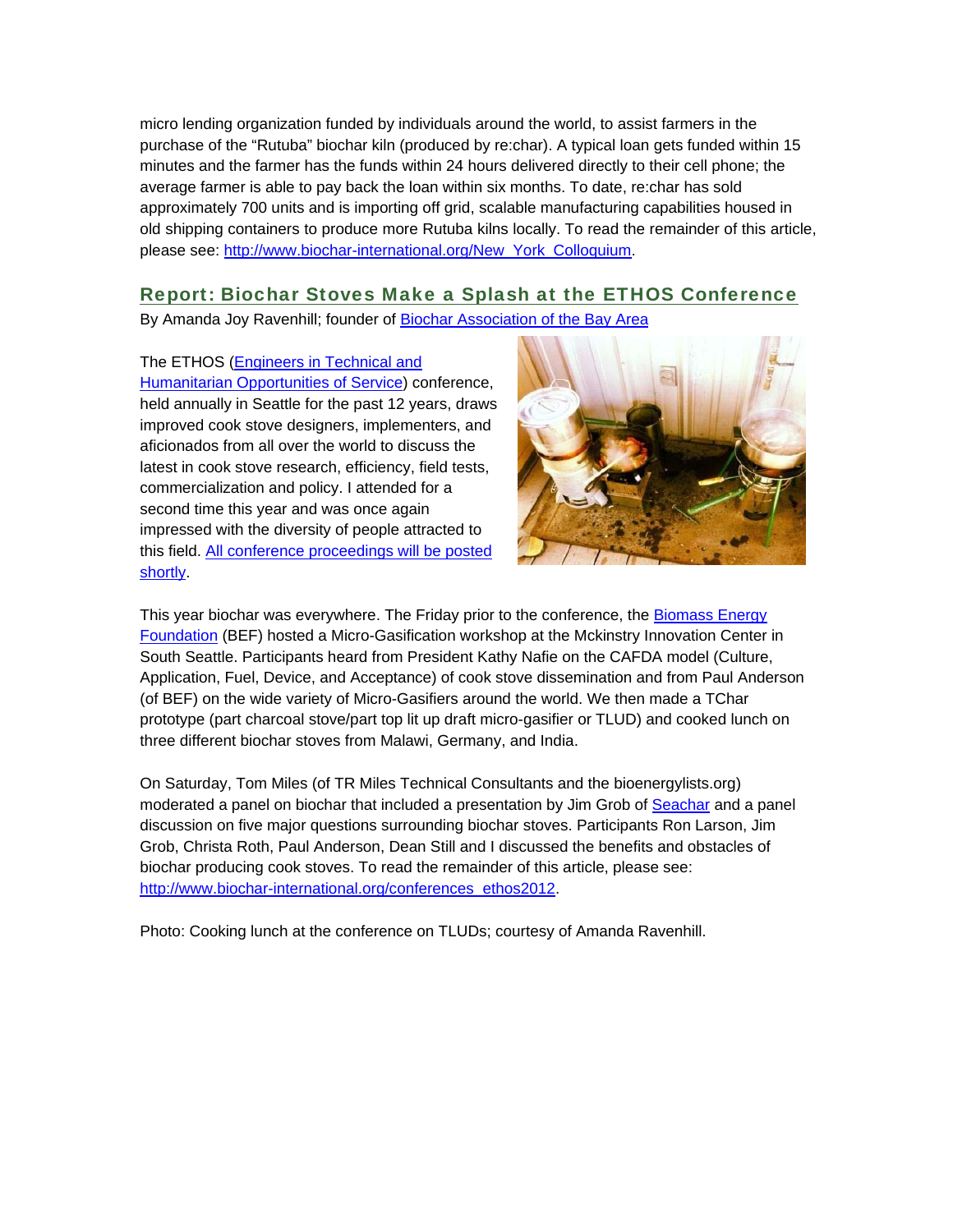## Highlight your work at the upcoming 4th International Biochar Conference in Beijing, China, September 2012

The organizing committee of Biochar: The Road to Richer Food and a Safer Environment, is pleased to announce that they are accepting abstracts for presentations until March 31, 2012. The event will be held September 16 – 20, 2012 in Beijing China at the Friendship Hotel. Presentations must focus on the following topics: biochar production and characteristics, biochar and plant/food production, biochar and soil physical processes, biochar and soil chemical



processes, biochar and soil biological processes, biochar and environmental quality, biochar and climate change, biochar and policy, and a special theme on biochar producing equipment. For more information, including registration dates, sponsors, and other information, please see the conference website at: http://www.ibi2012.org/En/Welcome.html.

## US Biochar Conference Announces a Second Call for Abstracts

The organizing committee of the US Biochar

US Biochar Conference July 29 - August 1, 2012 . Rohnert Park, CA

Conference is committed to the presentation of scientific and other scholarly papers and have received over 70 abstracts in response to our first Call for Papers. Their goal for the 2012 conference is to enhance the typical conference model in format as well as substance and ask that applicants propose the following topics in developing an abstract for the Second Call for Papers: Biochar Finance and Entrepreneurship; Biochar Case Studies; Biochar Policy Perspectives; Biochar: Small is Beautiful; Biochar Art and Culture; and Biochar "FarmOut" Sessions. **The Second Call for Papers closes March 10th.** Click here for more information.

## Opportunities in Biochar

Opportunities in Biochar showcases announcements for the public to apply for funding, jobs, publications, conferences, etc. These announcements are also posted on the IBI website in two places: Biochar Updates and the Member Bulletin Board.

- Apply for funding: United Nations Convention to Combat Desertification (UNCCD) Announces Land for Life Award: **due Feb 29, 2012**. For more information, please see: http://www.biochar-international.org/node/3045.
- Submit letter of intent: Looking for Biochar technologies for European Union Contest; **due Feb 29, 2012**. For more information, please see: http://www.biocharinternational.org/node/3098.
- Second call for Abstracts: US Biochar Conference in Sonoma CA; **due March 10, 2012**. For more information, please see: http://2012.biochar.us.com/present.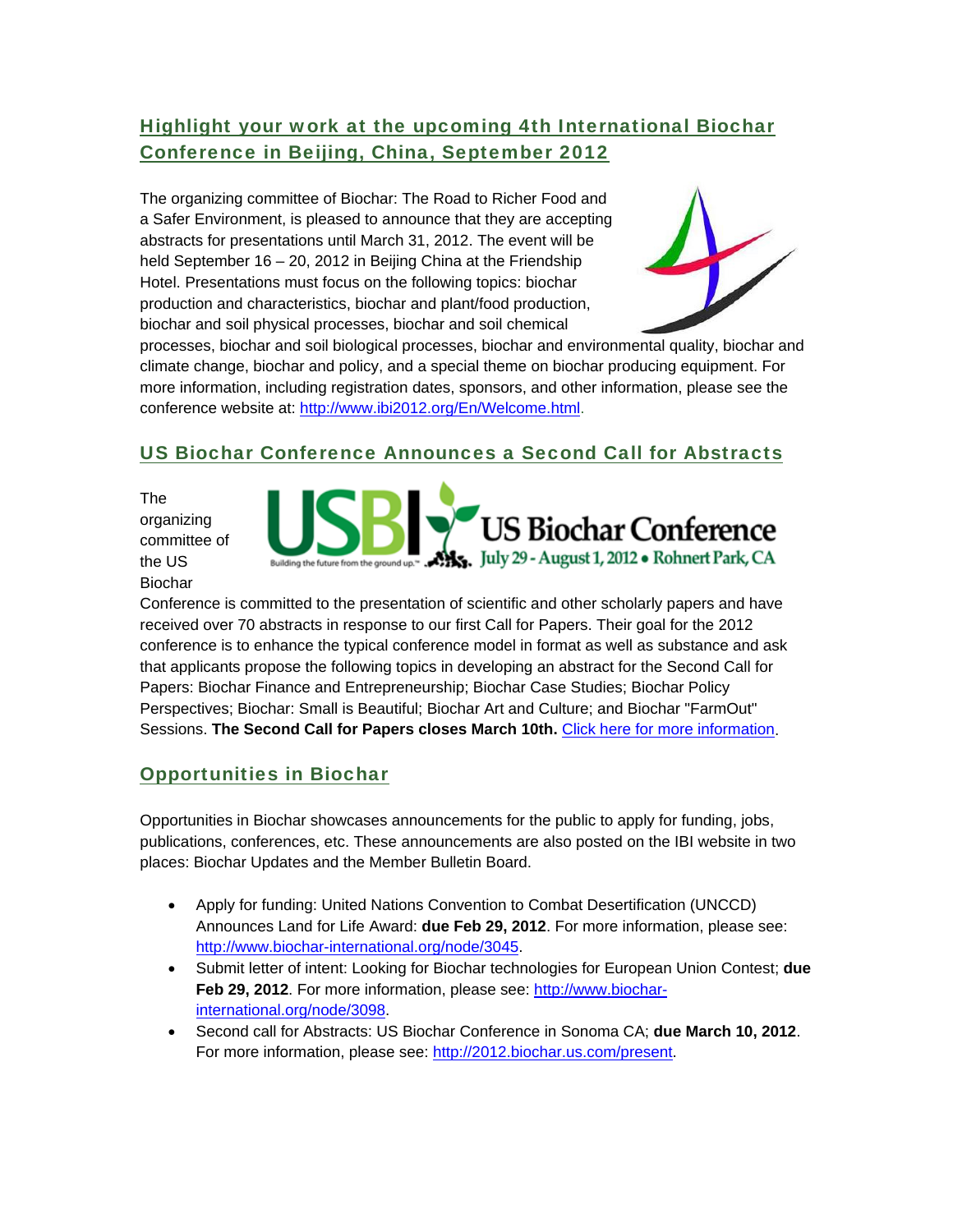- Submit Abstract for Conference: The International Symposium on Reclamation, Restoration and Rehabilitation Towards a Greener Asia call for presentation abstracts: **due March 31, 2012**. For more information, please see: http://green-asia.blogspot.com.
- Submit Abstract for Conference: 4th International Biochar Congress Beijing, China 2012 announces call for presentation abstracts: **due March 31, 2012**. For more information, please see: http://www.biochar-international.org/node/2985.
- Submit Abstract for Conference: The European Geosciences Union General Assembly 2012 will have a session on biochar for soil remediation and global warming mitigation (Vienna, Austria from 22 – 27 April 2012). For more information, see: http://www.biocharinternational.org/node/2904.

New job opportunities and PhD postings are updated at: http://www.biocharinternational.org/network/jobs

## Upcoming Calendar Events

- February 29 March 1: European Pellet Conference 2012; location Wels, Upper Austria; more information: http://www.wsed.at/en/programme/european-pellet-conference.
- March 1: Joint meeting of the IL Biochar Group and IL Biomass Working Group; location Illinois Sustainable Technology Center at the University of Illinois-Urbana-Champaign, USA; more information: www.biochar.illinois.edu
- March 14 16: Fifteenth Anniversary Humic Science & Technology Conference; Boston MA, US; more information: http://www.biochar-international.org/node/3096.
- March 21 23: Northeast Biomass Heating Expo; location: Saratoga Springs, NY, United States; more information: http://nebiomassheat.com/registration.html.
- April 16 19, 2012: International Biomass Conference & Expo; location Denver, CO, United States; more information: http://www.biochar-international.org/node/2690.
- April 22 27, 2012: Biochar for Soil Remediation and Global Warming Mitigation at European Geosciences Union General Assembly 2012; location Vienna, Austria; more information:

http://www.biochar-international.org/node/2903.

See the **IBI Calendar page for more events**. To add an event to the calendar, send the information to info@biochar-international.org.

### Regional Biochar Group Updates

To read more on the 41 regional and national biochar groups, please see IBI's website. This month includes an update from the Illinois Biochar Group.

#### **Illinois Biochar Group (United States)**

The Illinois Biochar Group (IBG) is hosting a joint meeting of IBG with the Illinois Biomass Working Group (IBWG) on March 1, 2012, at the Illinois Sustainable Technology Center in Champaign, Illinois. The meeting is an opportunity to learn more about biochar and biomass research and use in Illinois and the Midwest, exchange information, and discuss ways to collaborate on projects. The agenda and registration information for the meeting can be found at www.biochar.illinois.edu. There will be eight speakers on biomass/biochar topics as well as a